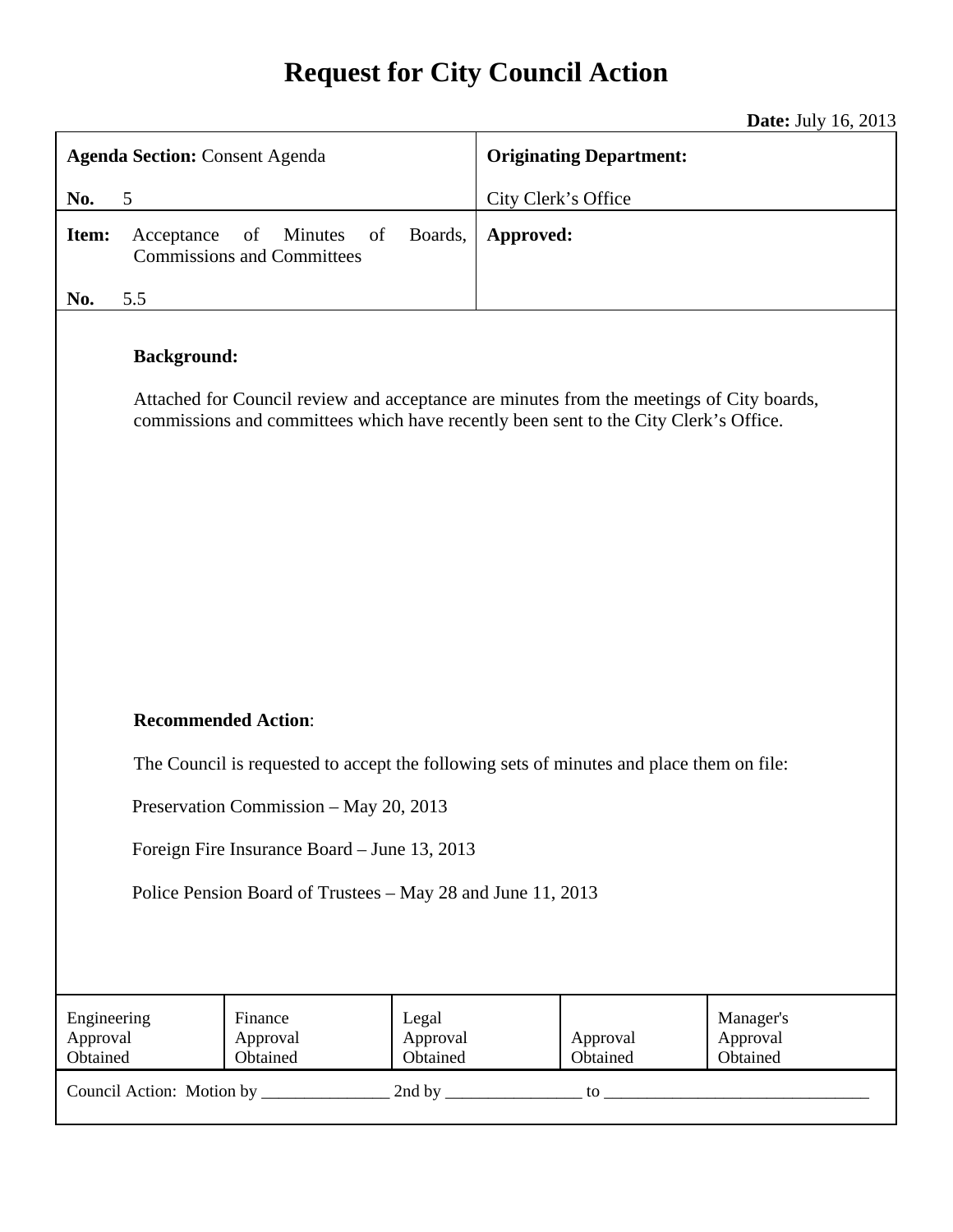## **MINUTES**

# **City of Carbondale Preservation Commission Monday, May 20, 2013 City Hall/Civic Center – 6:00 p.m***.*

1. **Roll Call:** Vice Chair Sigler called the meeting to order at 6:25 p.m.

**Members Present:** Benedict, Clark, Doherty, Ittner, Sigler (6:25)

**Members Absent:** Booker, Comparato, Parkinson, VanAwken

**Staff Present:** Price

**Guests:** 

2. **Approval of Minutes:** Ms. Ittner moved, seconded by Ms. Benedict, to approve the minutes of April 15, 2013. The motion passed on a unanimous voice vote.

#### 3. **Communications and Reports:**

**A.** Educational and Technical Committee

Ms. Ittner spoke about a reception coming up on June  $21<sup>st</sup>$  at SIU and encouraged everyone to attend. It is a museum exhibit on the history of SIU's University School.

**B.** Nomination and Hardship Committee

No Report

**C.** Work Plan Committee

a. Finalize Work Plan

Mr. Sigler stated that he and Ms. Doherty had met with Mr. Price to review the Work Plan draft, and completed a plan for a vote by the Commission. He went over the changes that had been made, utilizing the input of other commissioners.

There was discussion regarding the fact sheet and what it should contain. Mr. Sigler stated he would put a draft together for review at the next meeting.

The bus tour for Spring of 2014 was discussed briefly, with April as the favored month for the event.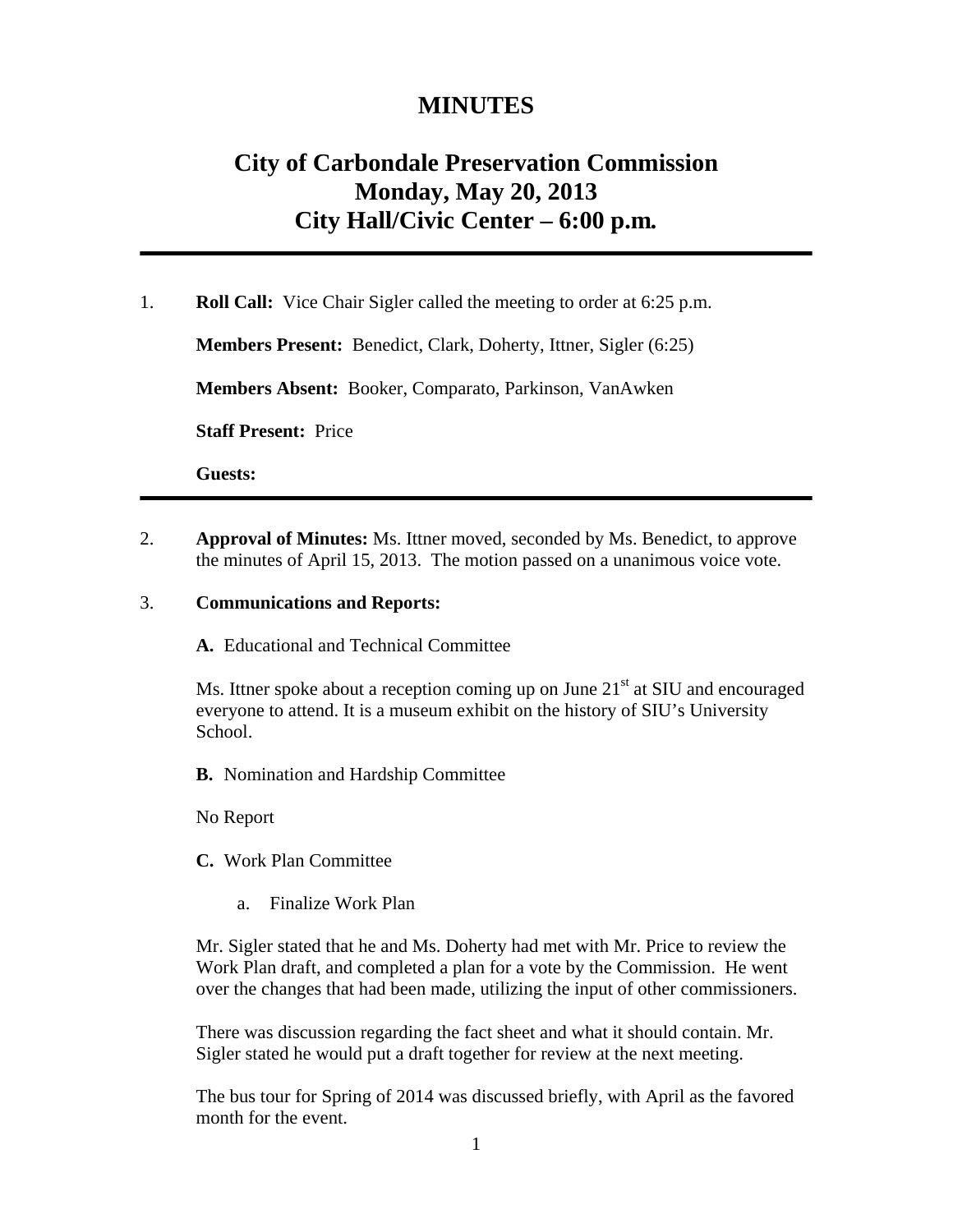There was also discussion regarding the scanning of the photographs in the photo archives, and ways to protect them better. It was decided that the photos should be worked on quarterly, with a completion date close to the end of this year. Ms. Ittner stated she would speak to someone regarding the methodology SIU uses to archive their photos and the type paper they use.

The remainder of the items on the Work Plan were reviewed as well.

- **D.** Certificate of Appropriateness Committee
	- a. Town Square Pavilion Repairs

The structural problems with the pavilion were discussed, along with the way in which it will be repaired.

Mr. Clark moved, seconded by Ms. Ittner, to approve the recommendations for repairs to the pavilion as explained by Chair John Parkinson in his letter. The motion carried on a unanimous voice vote.

#### 4. **Old Business:**

**A.** Member Resumes to be Completed

Mr. Price stated that he has not yet received a resume from all members.

**B.** Work Plan

Ms. Doherty moved, seconded by Ms. Benedict, to approve the Work Plan for FY 2014. The motion carried on a unanimous voice vote.

#### 5. **New Business:**

**A.** Trip to Planning Services Office Preservation Files

The trip to the Planning Services Office was postponed until Chair John Parkinson is available to attend.

**B.** Preservation Commission Objectives for the Future

Mr. Sigler stated that Mr. Parkinson is very passionate about these objectives, and that this will be discussed again at a later date.

**C.** Discussion on Plaques

The possibilities of funding sources were reviewed, with the need of a financial plan and the potential for an account to accept donations. It was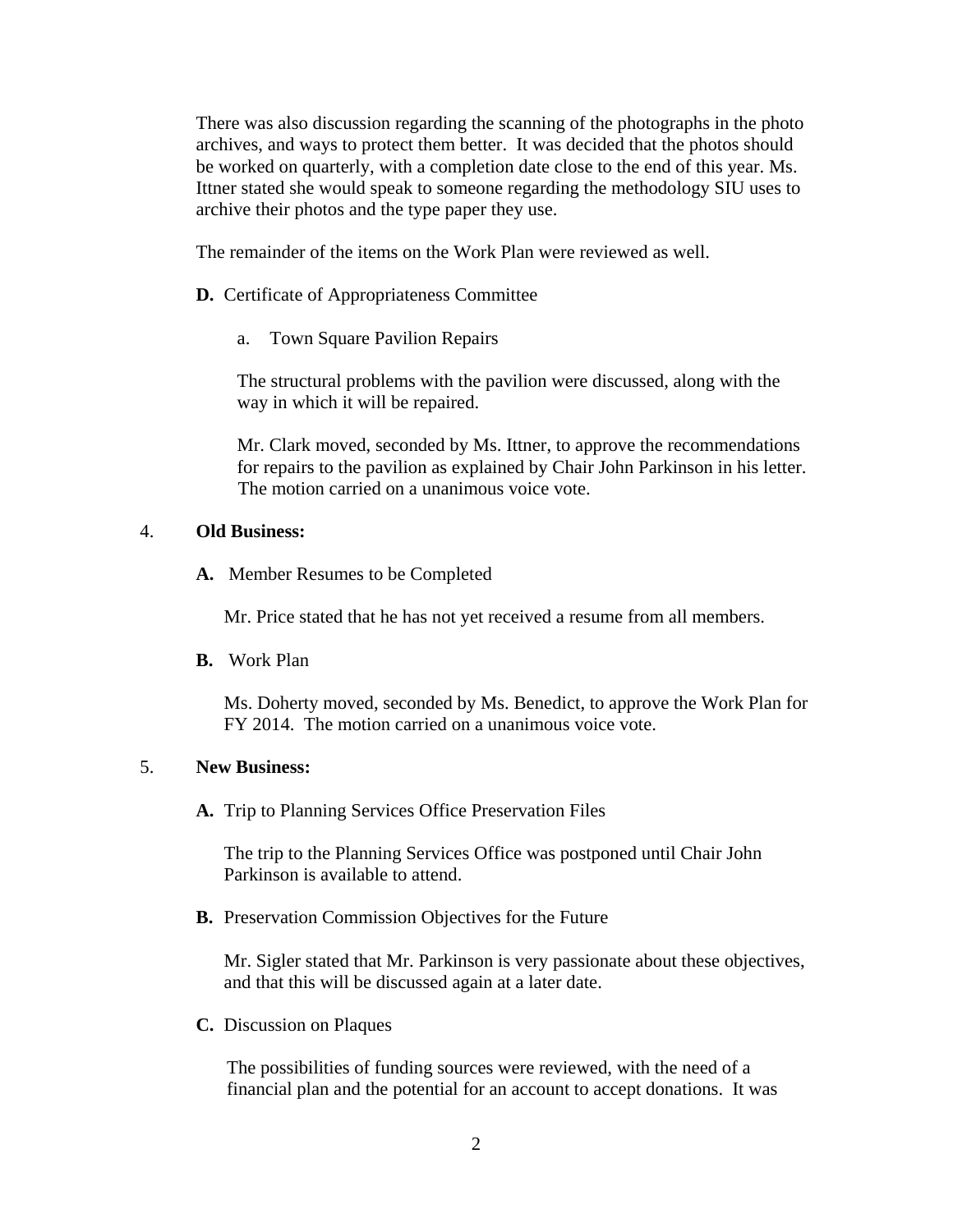decided that this item should stay on the agenda for next month, while the commission formulates fundraising ideas.

#### **D.** Discussion on Preservation Incentives

Mr. Price spoke about Federal and State incentives to become a registered property, explaining that there is a 20% tax credit for improving and/or renovating structures on the list. He added that the State has an eight-year property tax freeze that stays with a listed property for the first eight years after the renovation on a property is completed, then steps up slowly over the next four years.

#### 6. **Comments by the Public, Commission Members and Staff:**

Mr. Price spoke about the Preservation Award presentation scheduled for the following evening at the City Council meeting. Mr. Sigler encouraged everyone to attend and to applaud the efforts of the homeowners.

### 7. **Adjournment:**

Mr. Sigler adjourned the meeting at 7:42 p.m.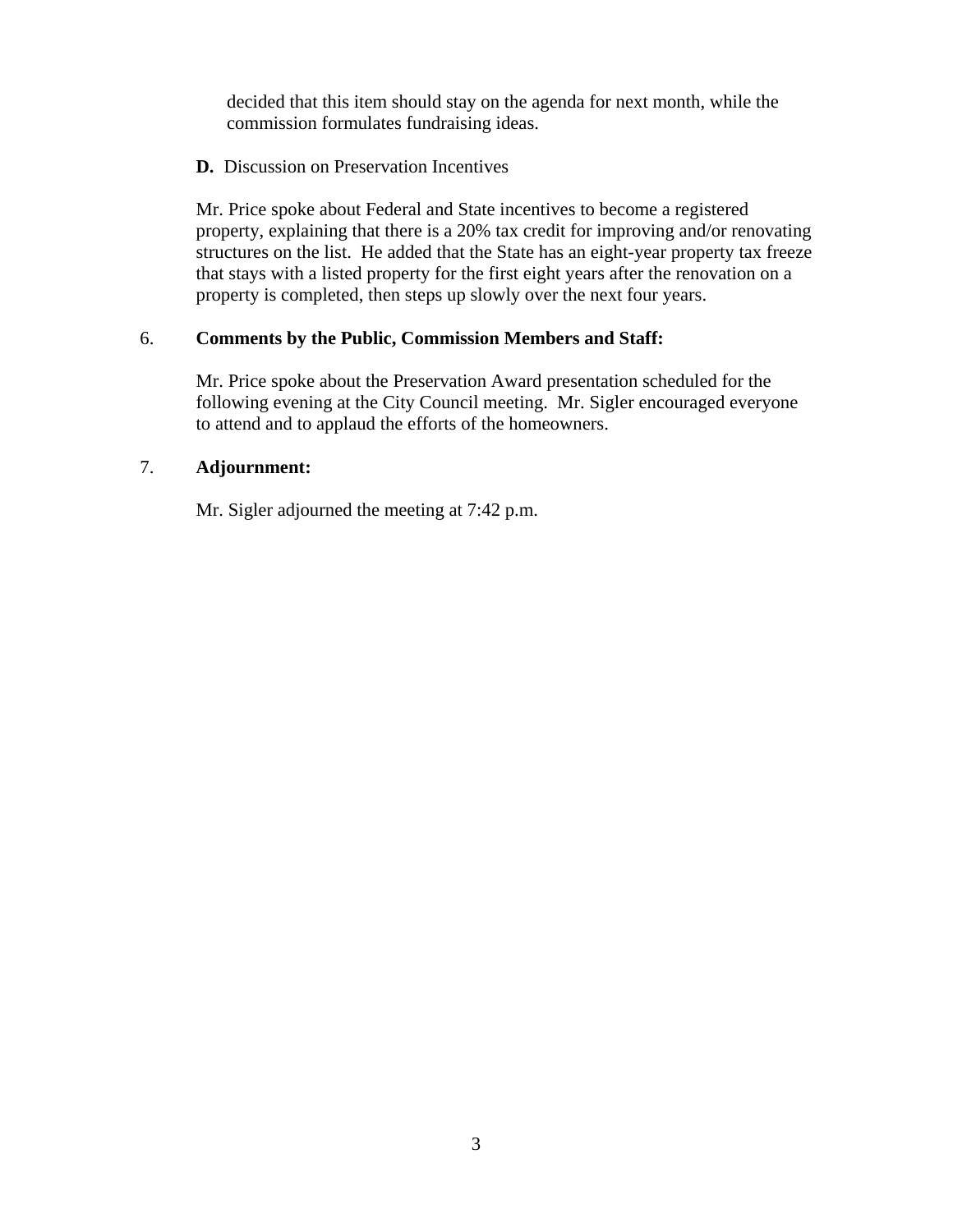### **CITY OF CARBONDALE, ILLINOIS FOREIGN FIRE INSURANCE BOARD**

## **MEETING MINUTES 5:00 PM, JUNE 13, 2013 FIRE STATION #2, 300 S. OAKLAND AVENUE**

**PRESENT:** Chief John Michalesko, Mike Rishel, Rob Miller, Wesley Clemmons, Dylan Fairfield, Sean Sherwood **ABSENT:** Ron Stolz **GUESTS**: NONE

## **CALL TO ORDER**

Wesley Clemmons called the meeting to order at 5:00 PM.

#### **MINUTES OF PREVIOUS MEETING**

Motion was made by Rob Miller to approve the minutes of the previous meeting, Sean Sherwood seconds and all in favor.

### **TREASURER'S REPORT**

THE CURRENT BALANCE WAS \$36,199.21 WITH A TOTAL OF \$270.00 IN OUTSTANDING EXPENDITURES. THE CURRENT AVAILABLE BALANCE WAS \$35,929.21. DYLAN FAIRFIELD MADE A MOTION TO APPROVE THE TREASURES REPORT, SECOND BY MIKE RISHEL AND ALL IN FAVOR.

### **UNFINISHED BUSINESS**

Two items needed to be purchased including blood pressure cuffs and HDTV antennas totaling \$270.00.

## **NEW BUSINESS**

Mike Rishel made a motion to spend an additional \$150.00 on top of the \$100.00 already approved, to get Sean Sherwood bonded for the whole term of office, which would save \$50.00 over the three year term. A second was made by Rob Miller and all in favor. Mike Rishel made a motion to purchase a mower jack for station 2 for \$200.00, Rob Miller seconds and all in favor. A motion was made by Rob Miller to buy a cordless Dewalt drill for station 1 for \$279.00, Sean Sherwood seconds and all in favor. A motion was made by Rob Miller to buy three office chairs for station 1 not to exceed \$300.00 each totaling \$900.00. A second was made by Mike Rishel and all in favor. Motion was made by Rob Miller to purchase a 75 quart Yetti cooler for \$429.99, Mike Rishel seconds and all in favor. Mike Rishel made a motion to buy a 2 ton chain comealong for \$393.14, Dylan Fairfield seconds and all in favor. A motion was made by Mike Rishel for purchase a Milwaukee 15 amp cord reciprocating saw for \$225.00, Dylan Fairfield seconds and all in favor. A motion was made by Mike Rishel to buy four frame hook clusters totaling \$120.00, Rob Miller seconds and all in favor. A motion was made by Jon Michalesko to buy tupperware for \$250.00 for both stations, Mike Rishel seconds and all in favor. Rob Miller made a motion to purchase a speed bag for \$50.00 and a swivel for speed bag for \$20.00 for station 2. Mike Rishel seconds and all in favor.

## **ANNOUNCEMENTS AND ADJOURNMENT**

The next meeting is to be scheduled for August  $8<sup>th</sup>$ , 2013. A motion was made by Rob Miller to adjourn, Mike Rishel seconds and all in favor at 5:43 PM.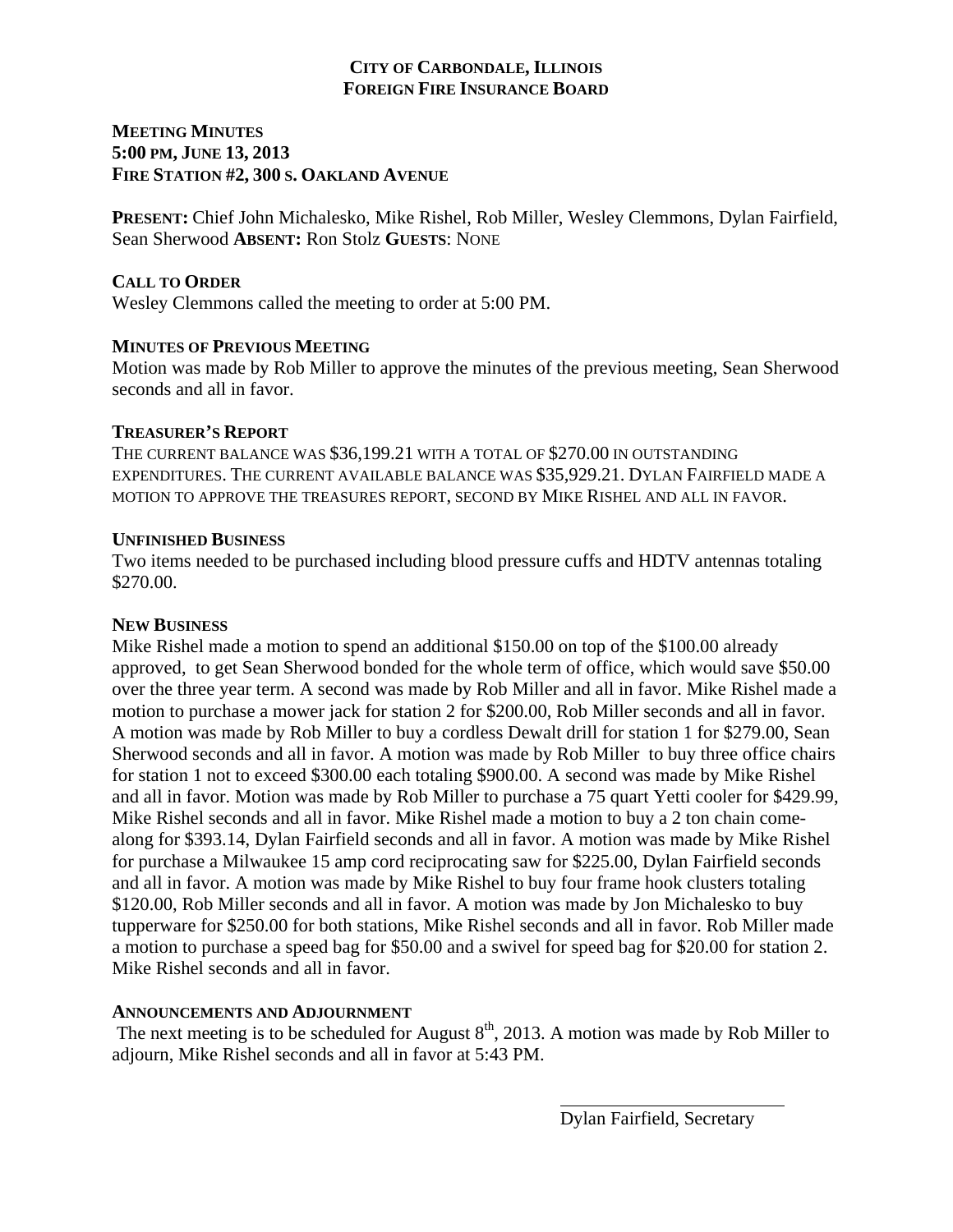## *CITY OF CARBONDALE POLICE PENSION BOARD OF TRUSTEES MINUTES OF MAY 28, 2013 PRESENTED JUNE 25, 2013*

*Call to Order*: Meeting called to order by Goddard at 1:30 p.m.

*Members Present***:** Mark Goddard, Tony Williams, Don Ursini, Paul Echols *Guests:* Becky Applegate, Christal O'Guinn *Absent*: Marvin Voss

#### *Minutes of Previous Meeting*:

Motion made to accept the Minutes of May 28, 2013. (Echols)(2<sup>nd</sup> Williams) Motion carried.

*A. Corrections:* None

*B*. *Omissions*: None

#### *Treasurer's Report:*

Becky presented the Treasurer Report. Motion made to accept the Treasurer's Report (Williams) (2<sup>nd</sup> Echols). Motion carried.

#### *Unfinished Business*:

Rules and Regulations Manual – Goddard continues to work on proposed language changes to bring to an upcoming Board meeting.

#### *New Business:*

Paul Echols was appointed to the Police Pension Board of Trustees – term expiring May 1, 2015.

In order to bring Echols into compliance with Pension Board requirements, Motion made for Pension Fund to pay for his State required 32-hour ethics fiduciary training.(Ursini) ( $2<sup>nd</sup>$  Williams) Roll call vote: Ursini, aye; Williams, aye; Goddard, aye; Echols, aye. Motion passed.

Motion to engage KEB to do our FY2013 audit and to pay \$4000 payment. (Ursini) ( $2<sup>nd</sup>$  Williams) Roll call vote: Ursini, aye; Williams, aye; Goddard, aye; Echols, aye. Motion passed.

#### *Open Floor Comments*: None

Motion to adjourn. (Williams) (2<sup>nd</sup> Echols) Motion carried.

Respectfully Submitted,

Mark Goddard Carbondale Police Pension Board Secretary

MG/clo